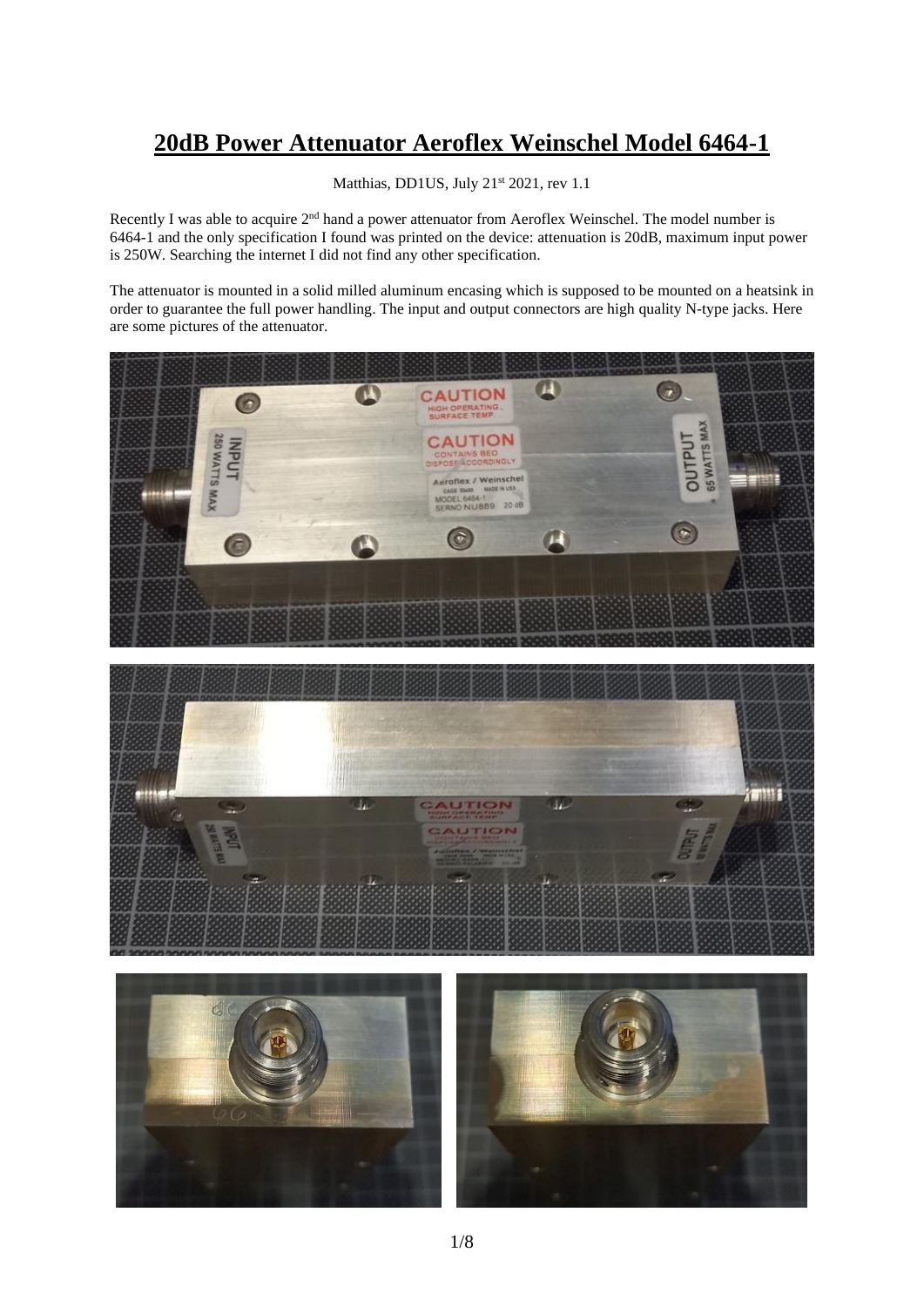As mentioned, I did not find any information on the attenuator in the internet. I suppose it was a custom-built device. Therefore, I measured the S-parameter of the attenuator in the frequency range 0.03 – 3 GHz. On the following pages you will find the detailed measurement results.

|   | S21<br>L06   |                     | 3 dB/REF 0 dB |   |  |                        | 41-19.669 dB 2 400.000 000 MHz  |  |
|---|--------------|---------------------|---------------|---|--|------------------------|---------------------------------|--|
|   |              |                     |               |   |  |                        |                                 |  |
| ₽ |              |                     |               |   |  |                        | CH1 Markers                     |  |
|   |              | MARKER 4<br>2.4 GHz |               |   |  |                        | 14-19.120 dB<br>145.000 MHz     |  |
|   |              |                     |               |   |  |                        | 2-19.143 dB<br>435.000 MHz      |  |
|   |              |                     |               |   |  |                        | $31 - 19.314$ dB<br>1.29600 GHz |  |
|   |              |                     |               |   |  |                        | $5 - 19.945 dB$                 |  |
|   |              |                     |               |   |  |                        | $3.00000$ GHz                   |  |
|   |              |                     |               |   |  |                        |                                 |  |
|   |              |                     |               |   |  |                        |                                 |  |
|   | ₽            | ₽                   |               | ₽ |  |                        |                                 |  |
|   |              |                     |               |   |  |                        |                                 |  |
|   |              |                     |               |   |  |                        |                                 |  |
|   | <b>START</b> |                     | .030 000 MHz  |   |  | STOP 3 888.888 888 MHz |                                 |  |

First, I measured the attenuation S21 of the attenuator. The nominal attenuation is 20dB.

The attenuation S21 up to 2.4 GHz is between 19.1 and 19.7dB.

More precisely the measured attenuation in the ham radio bands is:

| 19.12dB |
|---------|
| 19.14dB |
| 19.31dB |
| 19.67dB |
|         |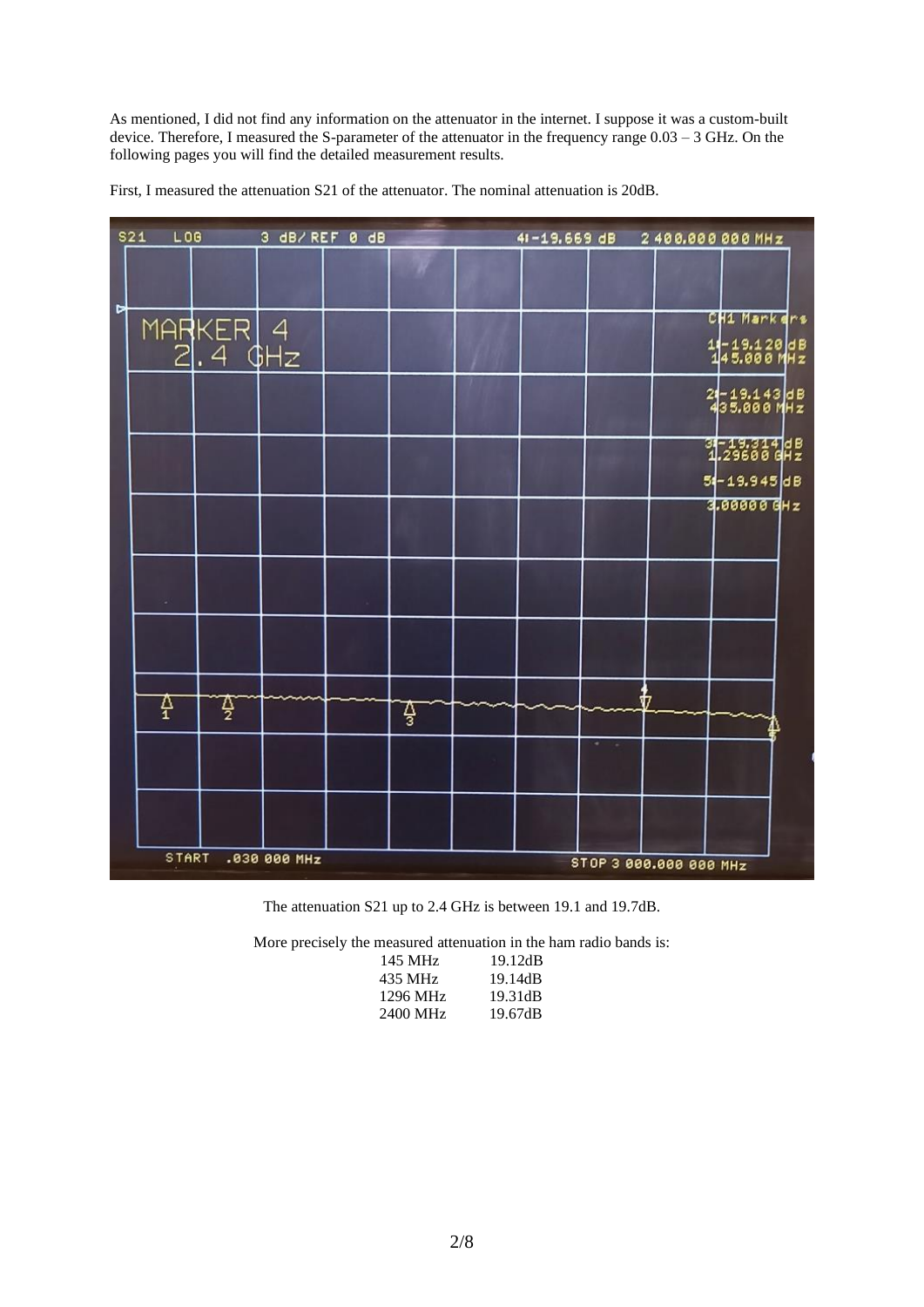| S12          | L06                 | 3 dB/REF 0 dB |   | 4:-19.625 dB |                        | 2400.000000MHz              |
|--------------|---------------------|---------------|---|--------------|------------------------|-----------------------------|
|              |                     |               |   |              |                        |                             |
| Þ            |                     |               |   |              |                        | CH1 Markers                 |
|              | MARKER 4<br>2.4 GHz |               |   |              |                        | 14-19.108dB<br>145.000 MHz  |
|              |                     |               |   |              |                        | 2-19.130 dB<br>435.000 MHz  |
|              |                     |               |   |              |                        | 34-19.330 dB<br>1.29600 GHz |
|              |                     |               |   |              |                        | 54-19.802 dB                |
|              |                     |               |   |              |                        | $3.000000$ GHz              |
|              |                     |               |   |              |                        |                             |
| 4            | Ą.                  |               | 4 |              |                        |                             |
|              |                     |               |   |              |                        |                             |
| <b>START</b> |                     | .030 000 MHz  |   |              | STOP 3 000.000 000 MHz |                             |

No surprise: S12 is almost identical to S21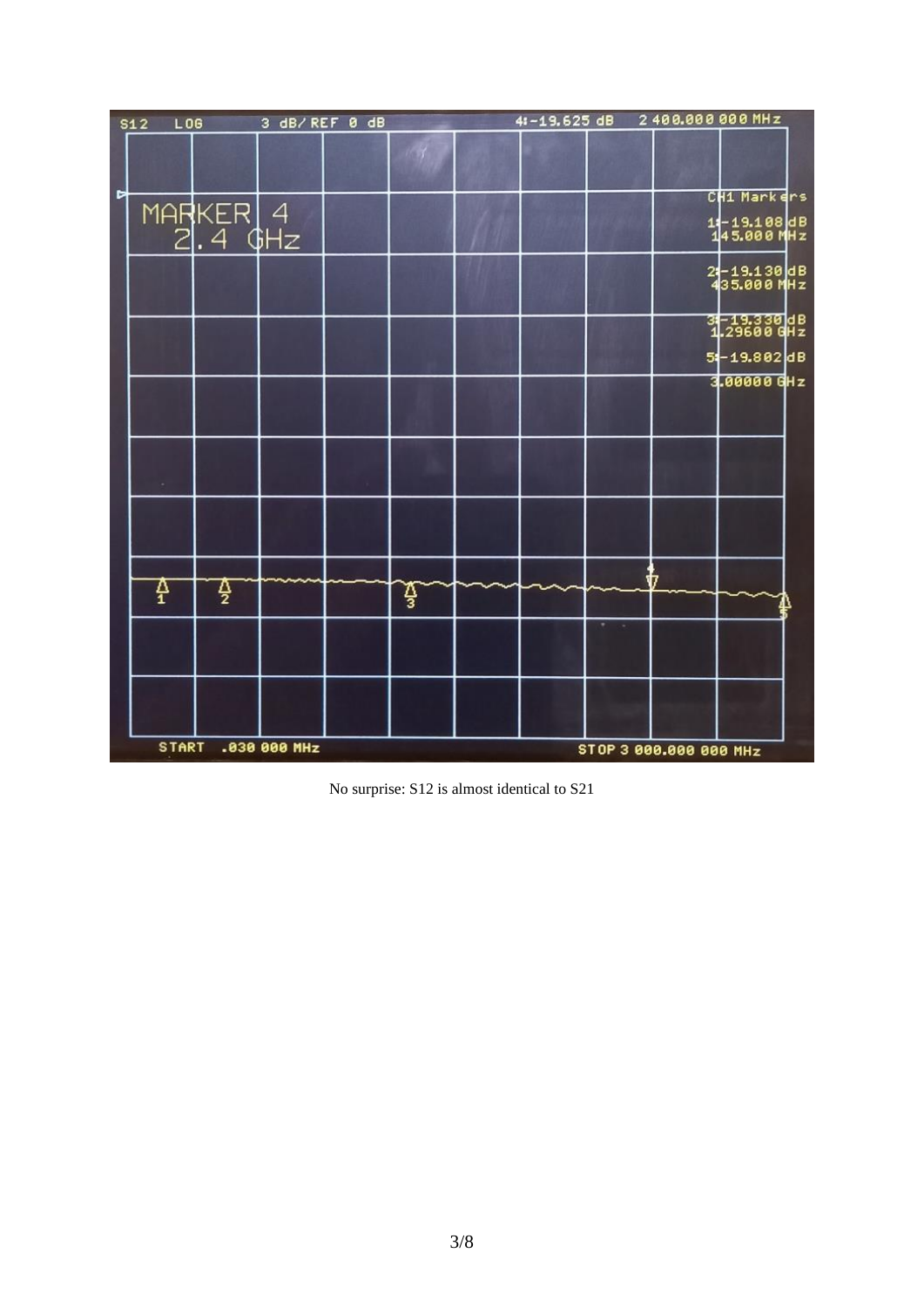|   | $L$ 06<br>S11 |                     | 10 dB/REF 0 dB |   | 4:-25.243 dB | 2400.000000MHz         |                             |  |
|---|---------------|---------------------|----------------|---|--------------|------------------------|-----------------------------|--|
|   |               |                     |                |   |              |                        |                             |  |
|   |               |                     |                |   |              |                        | CH1 Markers                 |  |
|   |               | MARKER 4<br>2.4 GHz |                |   |              |                        | 14-36.515dB<br>145.000 MHz  |  |
|   |               |                     |                |   |              |                        | 24-34.994 dB<br>435.000 MHz |  |
|   |               |                     |                |   |              |                        | 34-29.607dB<br>1.29600 GHz  |  |
|   |               |                     |                |   |              |                        | 54-28.921 dB                |  |
|   |               |                     |                |   |              |                        | $3.000000$ Hz               |  |
|   |               |                     |                |   |              |                        |                             |  |
| Þ |               |                     |                |   |              |                        |                             |  |
|   |               |                     |                |   |              |                        |                             |  |
|   |               |                     |                |   |              |                        |                             |  |
|   | Ą             | 쟐                   | mmm            | 잫 |              |                        |                             |  |
|   |               |                     |                |   |              |                        |                             |  |
|   | <b>START</b>  |                     | .030 000 MHz   |   |              | STOP 3 888.888 888 MHz |                             |  |

Next, I measured the input matching S11 of the attenuator.

The input return loss S11 log mag is better than 25dB in all ham radio bands up to 2.4 GHz. Most likely the attenuator can also be used for the 9cm band but I did not verify this.

More precisely the return loss in the ham radio bands is:

| 36.52dB |
|---------|
| 34.99dB |
| 29.61dB |
| 25.24dB |
|         |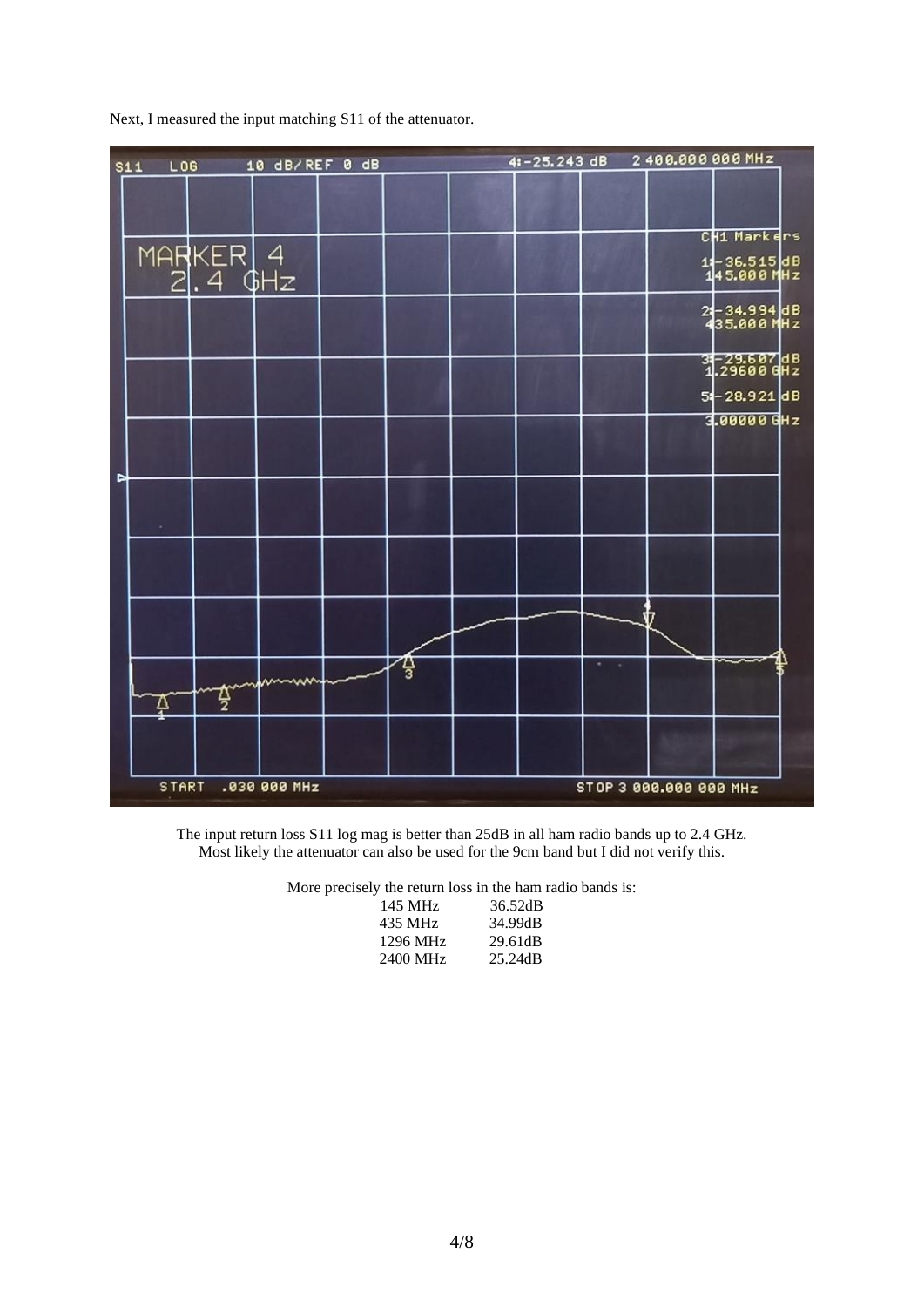

Correspondingly the input VSWR is better than 1.12 in all ham radio bands up to 2.4 GHz



Smith Chart of S11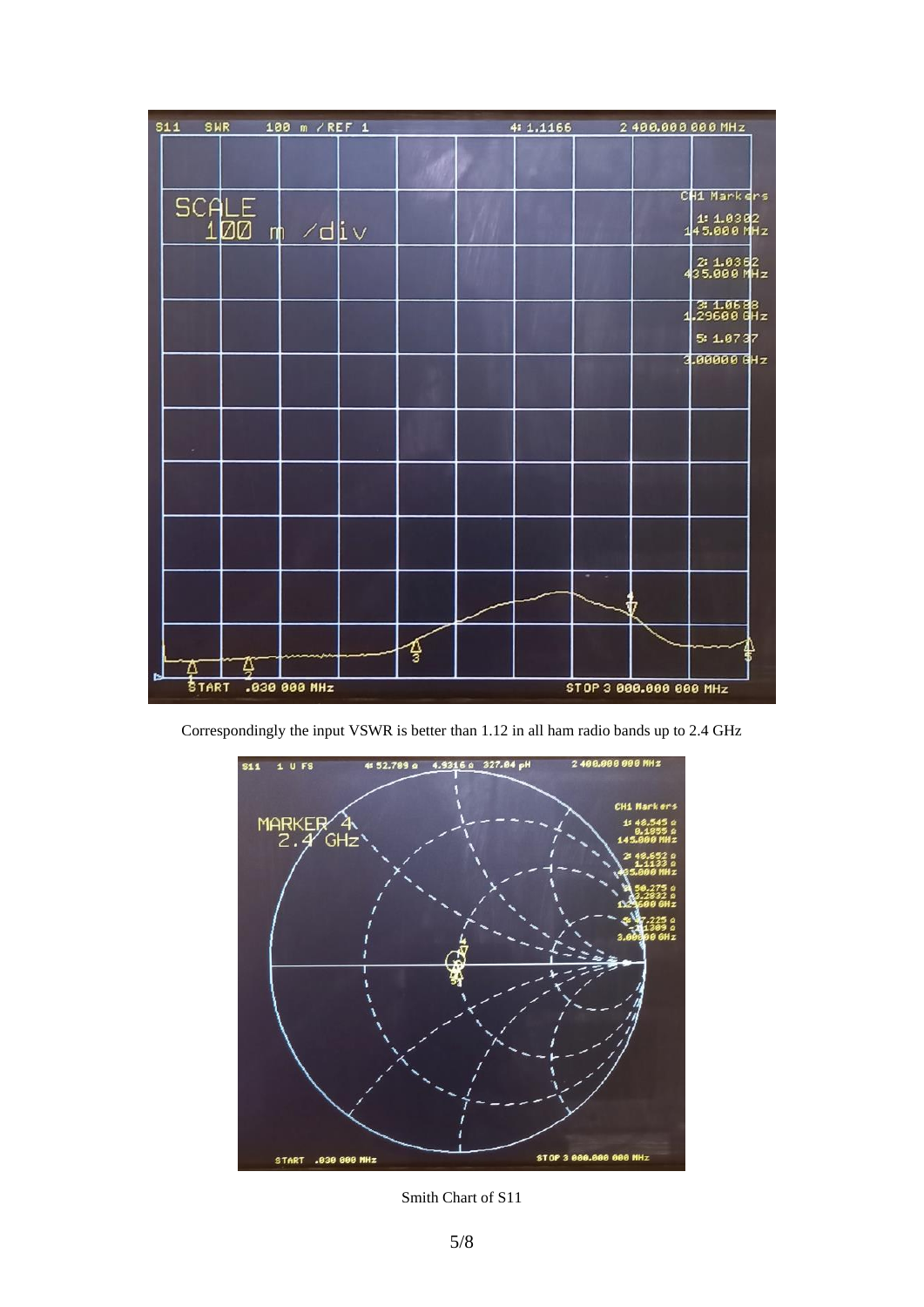Finally I measured the output matching S22



The output return loss (S22 log mag) is 33dB or better in all ham radio bands up to 2.4 GHz.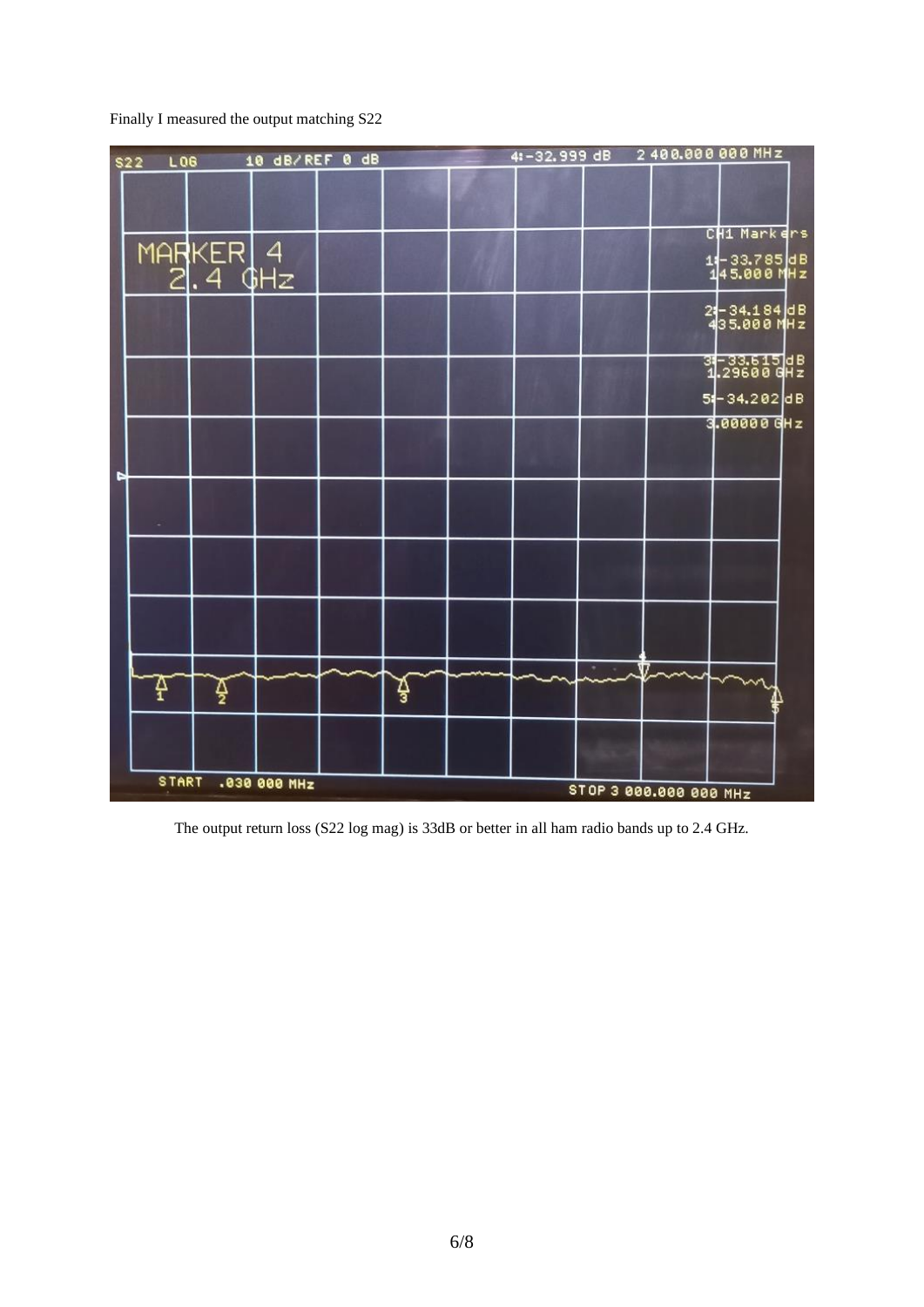| \$22         | SWR                 | 100 m / REF 1       |  | 4: 1.0461 |                        | 2400.000 000 MHz            |
|--------------|---------------------|---------------------|--|-----------|------------------------|-----------------------------|
|              |                     |                     |  |           |                        |                             |
|              |                     |                     |  |           |                        | CH1 Markers                 |
|              | MARKER 4<br>2.4 GHz |                     |  |           |                        | $1:1.0417$<br>145.000 MHz   |
|              |                     |                     |  |           |                        | $2:1.0399$<br>435.000 MHz   |
|              |                     |                     |  |           |                        | $1.3:1.0424$<br>1.29600 GHz |
|              |                     |                     |  |           |                        | 5: 1.0397                   |
|              |                     |                     |  |           |                        | $3.000000$ GHz              |
|              |                     |                     |  |           |                        |                             |
|              |                     |                     |  |           |                        |                             |
|              |                     |                     |  |           |                        |                             |
|              |                     |                     |  |           |                        |                             |
|              |                     |                     |  |           |                        |                             |
| <b>START</b> |                     | <b>.030 000 MHz</b> |  |           |                        |                             |
|              |                     |                     |  |           | STOP 3 000.000 000 MHz |                             |

Correspondingly the output VSWR is better than 1.05 in all ham radio bands up to 2.4 GHz



Smith Chart of S22